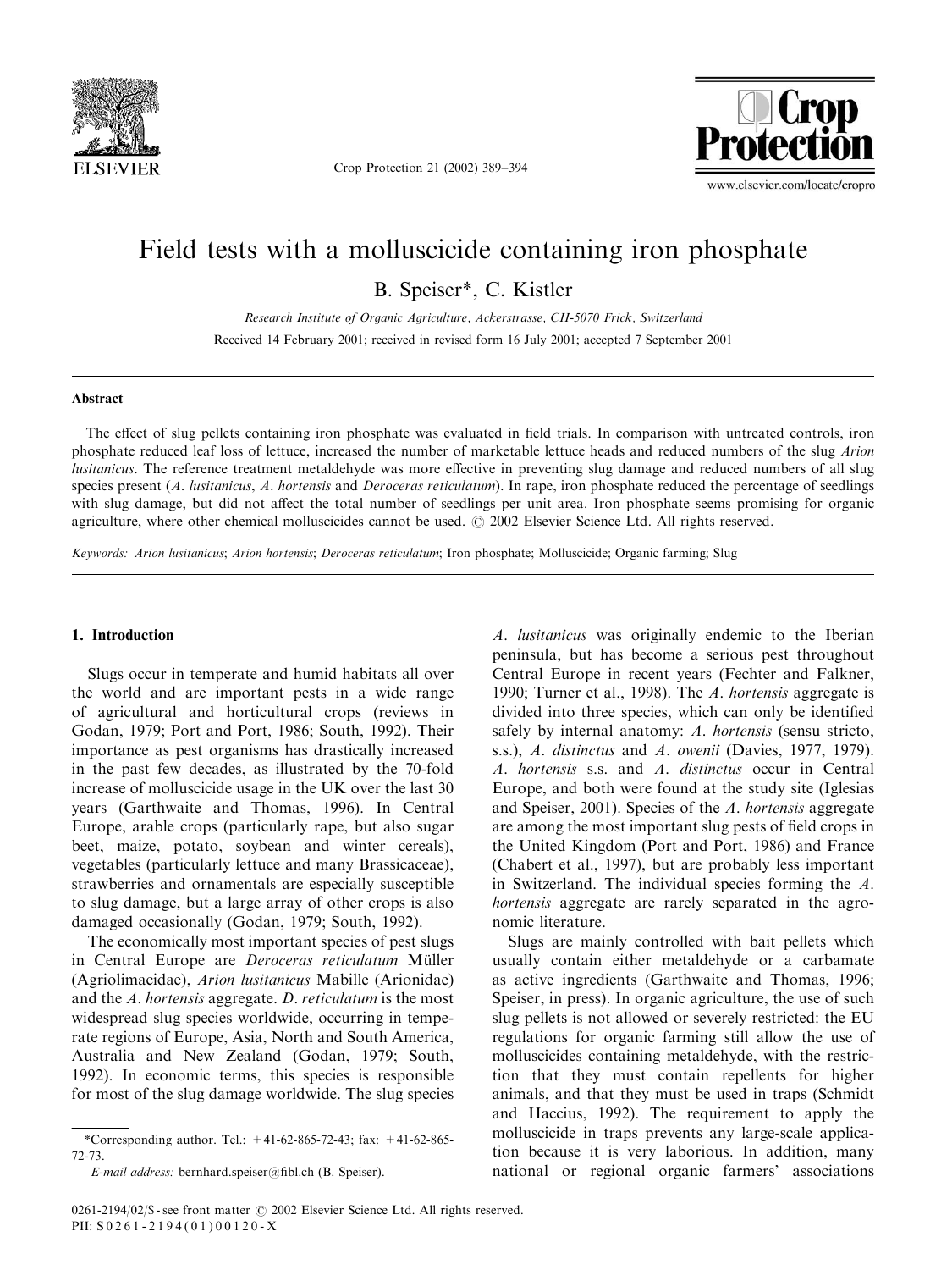completely prohibit the use of molluscicides containing metaldehyde.This is also the case for Switzerland (FiBL-Dokumentation, 2000). Recently, a biocontrol method for slugs based on the nematode Phasmarhabditis hermaphrodita has been developed (Glen et al., 1996). This method can be used in organic farming, but its practical application is limited by the high price, the short shelf life, temperature sensitivity and low efficacy against large Arionids.Thus, practicable solutions for slug problems in organic agriculture are almost lacking. Organic vegetable growers in Great Britain and Switzerland named slugs as the most important pests (Peacock and Norton, 1990; Kesper and Imhof, 1998).

A number of iron, aluminium and copper compounds show molluscicidal properties (Henderson et al., 1989, 1990; Henderson and Martin, 1990; Bullock et al., 1992; Davis et al., 1996; Young, 1996). Iron (III) phosphate is among the least toxic for mammals (EPA, 1998). Iron (III) phosphate occurs in nature in the form of the minerals strengite and metastrengite, and also as a component of several other minerals (Roberts et al., 1990; Clark, 1993). It might therefore potentially be used in organic agriculture (although none of the organic label organizations worldwide allows its use to date). Therefore, we tested the effect of a commercially available slug pellet containing 1% iron phosphate in a series of small-scale field trials.The trials were carried out in lettuce and rape because they are among the most slug sensitive vegetable and arable crops, respectively.

#### 2. Materials and methods

## 2.1. Lettuce miniplot trials

Lettuce miniplot trials were established in Frick (Northwestern Switzerland) in spring 1999 and 2000. Plots, measuring  $4.5 \text{ m} \times 4.5 \text{ m}$  each, were arranged in a grass-clover meadow.The centre of each plot  $(1 m \times 1 m)$  was mechanically cleared, and nine plantlets of lettuce with four true leaves were planted (on May 12, 1999 and on April 27, 2000). The plots were left untreated, or treated either with metaldehyde or iron phosphate.There were nine replicates in 1999 and six replicates in 2000, arranged in a completely randomized design.On one side, the meadow with the experimental plots bordered on a wildflower strip.

The timing and dosage of molluscicides were adjusted to the weather conditions, which were extremely wet at the beginning of the experiment in 1999, and drier in 2000. Metaldehyde (Metarex R.G.<sup>®</sup>; Siegfried, Switzerland; 5% active ingredient) was applied by hand at  $1.5 \text{ g/m}^2$  in 1999 and at  $0.75 \text{ g/m}^2$  in 2000, as recommended by the manufacturer for different intensities of slug pressure. Iron phosphate (Ferramol<sup>®</sup>); Neudorff, Germany; 1% active ingredient) was applied

by hand at  $5 \text{ g/m}^2$  in both years (=recommended rate; no adaptation to slug pressure recommended). Molluscicides were applied on May 12, 14 and 17 in 1999, and on April 27, May 3, 15 and June 6 in 2000.

For each lettuce plant, percentage leaf loss was assessed three times during the first week, and then once every week until harvest.Lettuces were harvested on June 16, 1999 and on June 14, 2000.At harvest, each head of lettuce was scored for the presence or absence of slug damage and weighed.

In 2000, the slug populations of each plot were estimated on May 19, 30 and 31 with traps. Flowerpot saucers (diameter 11 cm) covered with aluminium foil to reflect the sunlight were placed upside down, baited with two slices of cucumber (thickness 5 mm) underneath.Two traps were placed in each plot, on a flat spot in the meadow vegetation approximately 50 cm away from the cleared area. Traps were laid out in the evening and checked on the next morning between 7 and 9.30 a.m. All slugs inside traps were recorded, distinguishing three categories: D. reticulatum,  $A$ . lusitanicus and the  $A$ . hortensis aggregate. A few specimens of other slug species were also seen, but these were too rare to determine their reactions towards the experimental treatments.

# 2.2. Rape on-farm trial

The rape trial was installed in autumn 2000 in a commercial rape field in Oberwil-Lieli (Northwestern Switzerland). Twelve plots, measuring  $6 \text{ m} \times 8 \text{ m}$  each, were arranged along one edge of the field, bordering on a grass-clover meadow with their long edge.There were six untreated plots and six plots treated with iron phosphate, grouped in six blocks. A metaldehyde treatment could not be included in this experiment because the farm is managed organically.The rape was sown on August 29. Iron phosphate (Ferramol, applied at  $5 g/m^2$ ) was applied on September 1 and 12. Assessments were made on September 12, 19 and October 13. A frame measuring  $40 \times 60 \text{ cm}^2$  was randomly placed on the field.All rape plants within the frame were assessed for the presence or absence of slug damage.This assessment was done twice in each plot and averaged.

Three more trials with the same design were established on other organically managed farms in Wegenstetten, Oftringen and Reuenthal (Northwestern Switzerland). Because the rape suffered little slug damage in these trials, they are only briefly mentioned in the text.

# 2.3. Data analysis

Leaf loss in lettuce was integrated over time and standardized for the duration of the experiment (Speiser,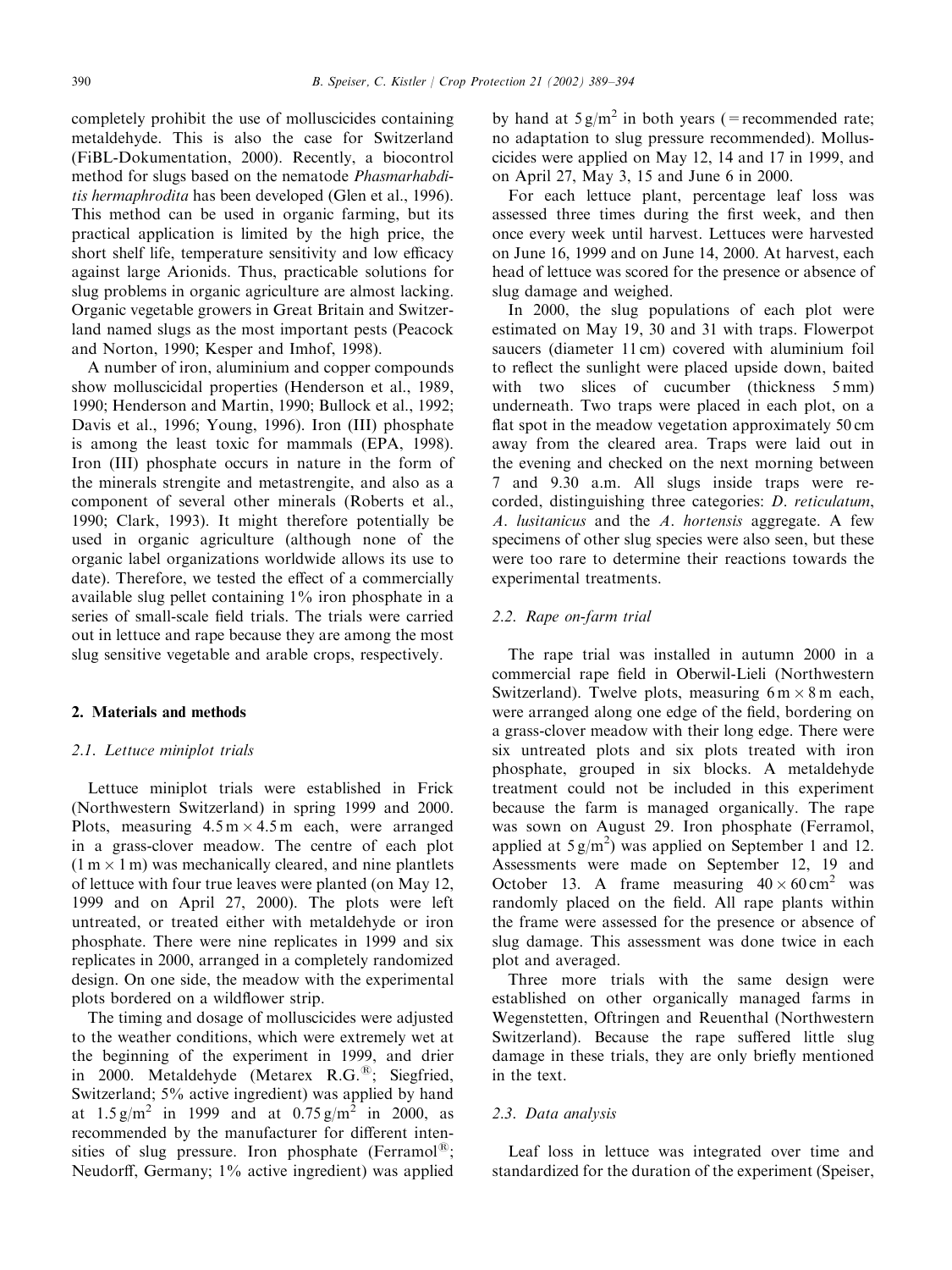1997).Heads weighing at least 200 g and lacking severe slug damage were considered marketable, while heads weighing less than 200 g or showing severe slug damage were considered non-marketable. Statistical analyses were made with JMP (SAS Institute, USA). Leaf loss data were not distributed normally, and were therefore log-transformed.The treatment effects on leaf loss and on the number of marketable heads were determined with analysis of covariance, treating the distance from each plot to the wildflower strip as covariable; treatments were compared with the Tukey test.

The number of slugs of each species found under both traps in the same plot were added, and data for all three assessments were averaged.The treatment effects on the number of slugs of each species were determined as described above.

The number of rape plants counted in the frames was converted to numbers of intact and damaged plants/ $m^2$ . The total number of plants (intact and damaged) and the percentage of damaged plants were then determined. Because these variables were not distributed normally, they were log-transformed before being analysed with two-way analysis of variance.

#### 3. Results

#### 3.1. Slug damage to lettuce

In both years, leaf loss of untreated lettuce increased rapidly within the first 14 days, but remained almost constant thereafter (Fig.1). Casual observations revealed that A. lusitanicus was the most important slug species causing damage to the lettuce. In both years, there were highly significant  $(p<0.001)$  differences among treatments in leaf loss and in the number of marketable lettuce heads harvested per plot (Table 1). In the untreated plots, leaf loss was highest and the fewest marketable heads were harvested.In the metaldehyde treated plots, leaf loss was lowest and the highest number of marketable heads was harvested. The iron phosphate treatment was intermediate with respect to leaf loss and the number of marketable heads.The two molluscicides metaldehyde and iron phosphate were not significantly different from each other except for the number of marketable heads in 1999.Metaldehyde was always significantly different from untreated. Iron phosphate was significantly different from untreated except for the number of marketable heads in 1999.

In 1999, lettuces close to the wildflower strip were damaged more  $(p<0.001)$ , and there were fewer marketable lettuce heads ( $p < 0.05$ ) than towards the centre of the field.In 2000, distance to the wildflower strip affected neither slug damage nor the number of marketable heads ( $p > 0.5$ ).



Fig.1. Time course of leaf loss of lettuce in miniplot field trials.Error bars indicate one standard error; full line arrows indicate molluscicide applications; dashed arrows indicate assessments of slug populations (only in 2000).

Table 1

Mean leaf loss (A) and number of marketable heads of lettuce (B) in miniplot field trials in 1999 and 2000<sup>a</sup>

| Treatment            | 1999              | 2000              |
|----------------------|-------------------|-------------------|
| $(A)$ Leaf loss      |                   |                   |
| Untreated            | $42.7 + 11.2a$    | $46.5 + 15.6a$    |
| Iron phosphate       | $5.8 \pm 4.1b***$ | $4.0 \pm 3.9b***$ |
| Metaldehyde          | $0.7 \pm 0.3b***$ | $0.7 \pm 0.6b***$ |
| (B) Marketable heads |                   |                   |
| Untreated            | $1.6 + 0.5a***$   | $2.2 + 1.2a$      |
| Iron phosphate       | $3.2 \pm 1.0a***$ | $6.2 + 0.8b*$     |
| Metaldehyde          | $7.2 + 0.5b$      | $8.8 + 0.2b***$   |

<sup>a</sup> Note: Leaf loss is expressed as standardized integral over time, ranging from 0% to 100% (see Section 2.3); the number of marketable heads per plot can range from 0 to 9. Figures are means $\pm$ standard error.Means sharing the same letter are not significantly different  $(p>0.05)$ . For different means, asterisks indicate the level of significance (\*\*\* $p < 0.001$ ; \*\* $p < 0.01$ ; \* $p < 0.05$ ).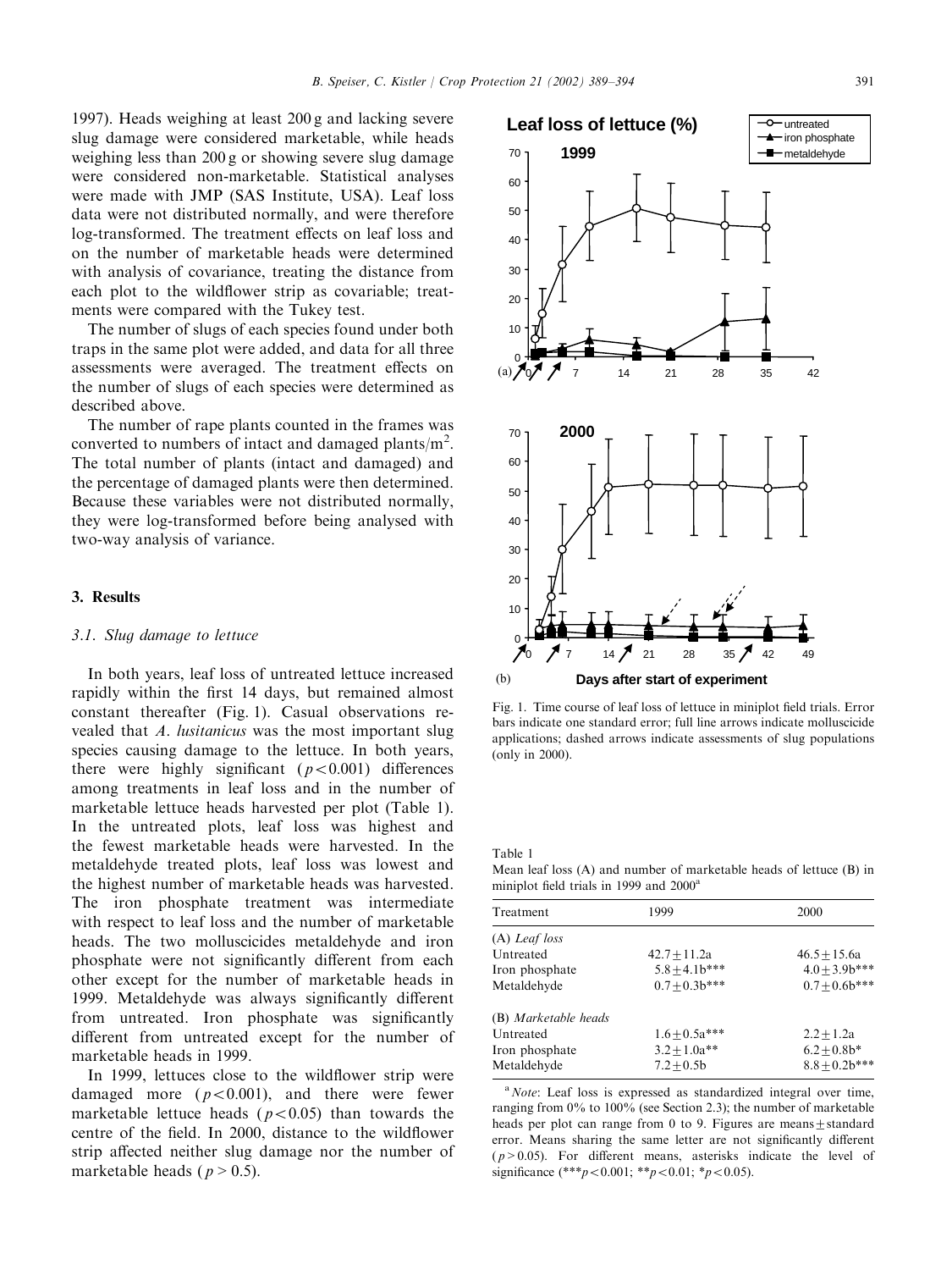#### 3.2. Slugs in miniplots

The number of *D. reticulatum* was significantly lower in the metaldehyde treated plots than in the iron phosphate treated plots ( $p < 0.01$ ; Fig. 2). The number in the untreated plots was not significantly different from either the metaldehyde or the iron phosphate treated plots ( $p > 0.05$ ). The distance to the wildflower strip did not affect the number of D. reticulatum  $(p > 0.5)$ .

The number of A. lusitanicus in plots treated with metaldehyde ( $p < 0.01$ ) and iron phosphate ( $p < 0.05$ ) was significantly lower than in the untreated plots, while metaldehyde and iron phosphate were not significantly different from each other. A. *lusitanicus* was more frequent close to the wildflower strip than further away  $(p < 0.05)$ .

The number of A. hortensis in the metaldehyde treated plots was significantly lower than in the untreated plots ( $p < 0.05$ ), while the other treatments were not significantly different from each other.The distance to the wildflower strip did not affect the number of A. hortensis  $(p > 0.5)$ .

# 3.3. Rape trial

For the trial in Oberwil-Lieli, numbers of intact and damaged rape plants are shown in Fig.3. The total number of rape plants (intact and damaged) was



#### Fig.2. Mean number of slugs of three different species trapped in the miniplots at three dates in 2000.Error bars indicate one standard error. Means sharing the same letter are not significantly different  $(p > 0.05)$ . Statistical comparisons were calculated with log-transformed data, while graph shows untransformed data.

similar in the untreated and in the iron phosphate treated plots at all three assessments ( $p > 0.1$ ). The percentage of damaged rape plants was lower in the iron phosphate treated plots than in the untreated plots. However, the difference between treatments was only significant in the first two assessments (Table 2). Slug damage was distributed heterogeneously among the blocks.

At the other three sites, slug damage was generally lower than at Oberwil-Lieli, but the same pattern was observed at the first assessment: in the untreated plots, a higher percentage of plants was damaged than in the iron phosphate treated plots. However, the treatment effect was not significant in these trials. In Wegenstetten, 18% of the untreated and 11% of the treated plants were damaged ( $p > 0.1$ ). In Oftringen, 3.3% of the untreated and 0.7% of the treated plants were damaged ( $p > 0.5$ ) and in Reuenthal, 21% of the untreated and 19% of the treated plants were damaged ( $p > 0.5$ ).



#### **Assessment and treatment**

Fig.3. Average numbers of intact and damaged rape plants (black and white bars), and percentage of damaged plants (percentages above bars), assessed three times in an on-farm field trial in Oberwil-Lieli. For significance of differences see Table 2.

#### Table 2

Significance of treatment, block and treatment  $\times$  block interaction effect on the percentage of damaged rape plants, determined with analysis of variance.Data are shown in Fig.3

| Factors                              | 1st<br>assessment | 2nd<br>assessment | 3rd<br>assessment |
|--------------------------------------|-------------------|-------------------|-------------------|
| Treatment                            | p < 0.001         | p < 0.01          | p > 0.1           |
| Block                                | p < 0.001         | p < 0.001         | p < 0.05          |
| Treatment $\times$ block interaction | p < 0.05          | p > 0.1           | p > 0.1           |

# **Number of slugs / plot**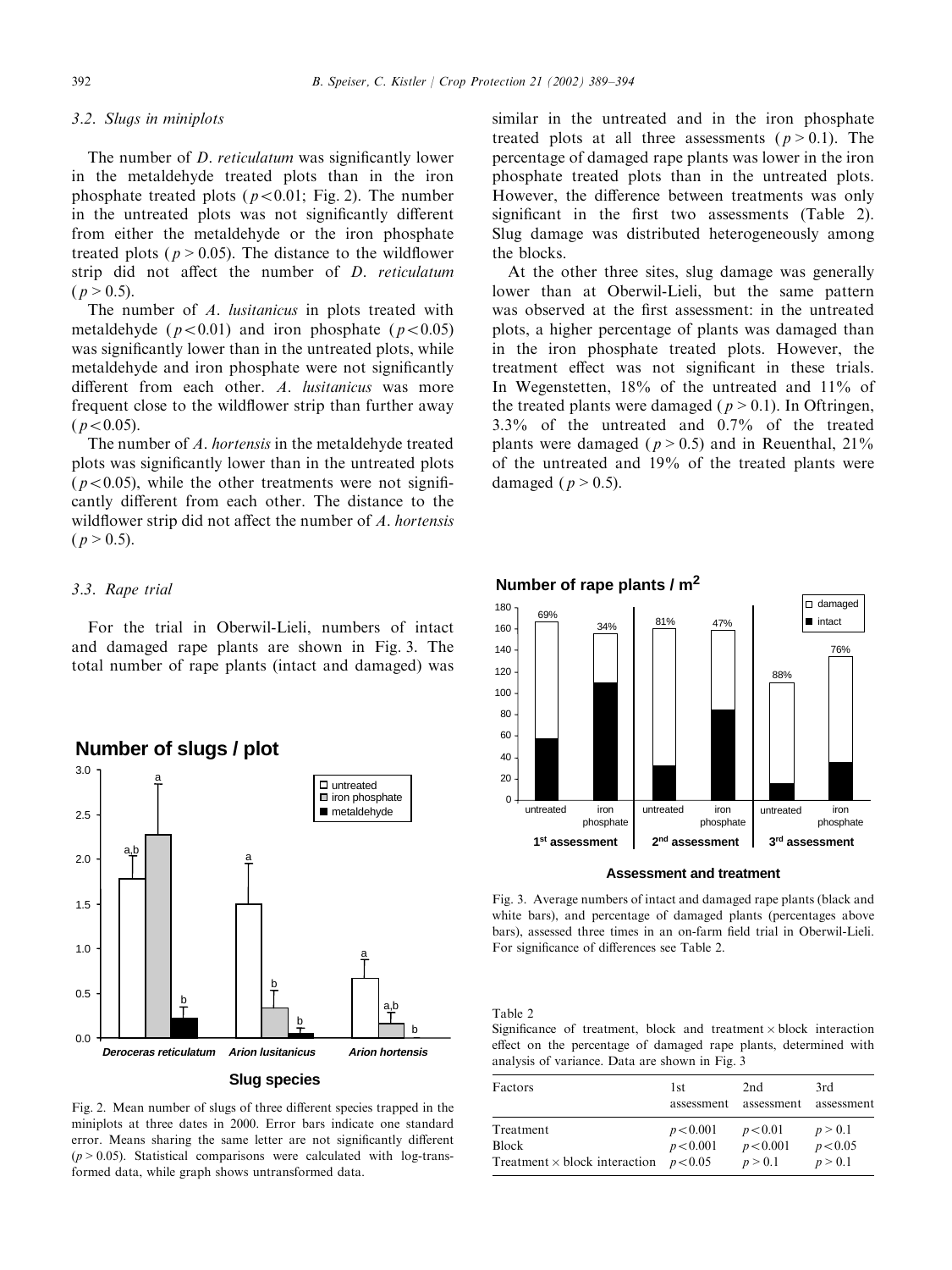# 4. Discussion

In the present experiments, iron phosphate clearly reduced slug damage in lettuce, although it was less effective than metaldehyde.In rape, it caused a clear reduction of slug damage in one field, and nonsignificant reductions in three other fields. Reduction of slug damage by iron phosphate has been observed under laboratory and glasshouse conditions (Jackel, . 1999; Koch et al., 2000; Iglesias and Speiser, in press). Other molluscicidal iron compounds have been shown to be equally effective as metaldehyde or methiocarb (Henderson et al., 1989; Henderson and Martin, 1990; Young, 1996). However, none of these compounds is commercially available as molluscicides in Central Europe, and none is likely to be permitted in organic agriculture because of their synthetic nature. All pest slug species of major importance for open fields in Central Europe, D. reticulatum, A. lusitanicus and A. hortensis, were affected by iron phosphate in one of the studies mentioned or in the present investigation.By contrast, the formulation of iron phosphate used here was ineffective against the glasshouse slug Lehmannia valentiana Müller (Koch et al., 2000).

The lettuce experiment was carried out under conditions of extreme slug pressure by the large, voracious species A. lusitanicus. These conditions are untypical for most of the commercial vegetable growing areas but they reflect the situation at field margins and in home gardens. Under these extreme conditions, iron phosphate reduced leaf loss of lettuce by a factor of 7 in 1999 and by a factor of 11 in 2000.In contrast, the number of marketable heads was only increased by a factor of 2 in 1999 and by a factor of 2.8 in 2000. Most of the leaf loss (often total defoliation) occurred within the first two weeks after planting of lettuce, showing that lettuce is particularly susceptible shortly after planting (see Fig.1). Later, entire heads were occasionally devoured by slugs, but more frequently, slugs only caused feeding holes in the outer leaves. These feeding holes were negligible in terms of percentage leaf loss, but they rendered a head of lettuce unmarketable. Apparently, iron phosphate was more effective at reducing early slug damage (responsible for most of the leaf loss) than late slug damage (which mainly affects the number of marketable heads). This may be partially explained by the timing of molluscicide applications, which was biased towards the early stages of the lettuce, especially in 1999.Our observations suggest that Ferramol pellets decayed more quickly than the Metarex pellets.In the neighbourhood of the wildflower strip, slug damage was elevated in 1999, but not in 2000, Probably, the wet weather in 1999 favoured extensive emigration of slugs from the wildflower strip into the study area. As evident from the trapping results, this was mainly the case for A. lusitanicus, which is consistent with the literature (Frank, 1998a, c).

Rape is among the most sensitive arable crops grown in Central Europe and can be completely destroyed by slugs (Godan, 1979; Chabert and Maurin, 1994; Chabert et al., 1997; Frank, 1998b, c). In Switzerland, only a minority of the fields are generally affected in any given year, and only if several unfavourable factors coincide, such as high slug populations, unfavourable soil conditions, high moisture and humidity.In this study, slug damage was negligible in economic terms, as hardly any plants were killed. Nevertheless, slug damage was substantially reduced by iron phosphate. The spatial heterogeneity observed in this trial is typical for slugs (Bohan et al., 2000).

Iron phosphate is known to cause both feeding inhibition and mortality in slugs (Koch et al., 2000; Iglesias and Speiser, in press).In the lettuce trial in 2000, iron phosphate did not reduce the number of D. reticulatum, but strongly reduced A. lusitanicus and A. hortensis. Whether slugs were killed, immobilized or their behaviour altered in such a way that they were found less in the traps cannot be determined from these data.A large proportion of the trapped D. reticulatum were freshly hatched individuals. These may have hatched after molluscicide application, and therefore escaped contact with the molluscicides.By contrast, all specimens of A. lusitanicus and A. hortensis were larger and must have been present in the field at the time of molluscicide application. Slug populations were estimated approximately two weeks after most of the slug damage occurred. Therefore, slug numbers cannot be related directly to slug damage.

In comparison to metaldehyde, iron phosphate was less effective and had to be applied at higher rates. Because of the higher recommended rate, application of iron phosphate is more expensive than application of metaldehyde. Nevertheless, iron phosphate might be competitive to conventional molluscicides in certain niche markets.In organic farming, iron phosphate would facilitate production of a number of crops considerably, and it could protect organic farmers from severe losses through slug damage. However, the use of iron phosphate as a molluscicide is not allowed in organic agriculture at present.Secondly, home gardeners might appreciate that iron phosphate is less toxic to mammals than metaldehyde or carbamates. In home gardens, slug pellets are often applied according to personal preferences rather than recommended rates (Hörler, 1992), and costs for molluscicides are less important than in commercial agriculture or horticulture.In such niche markets, iron phosphate may be an agronomically and commercially successful molluscicide.